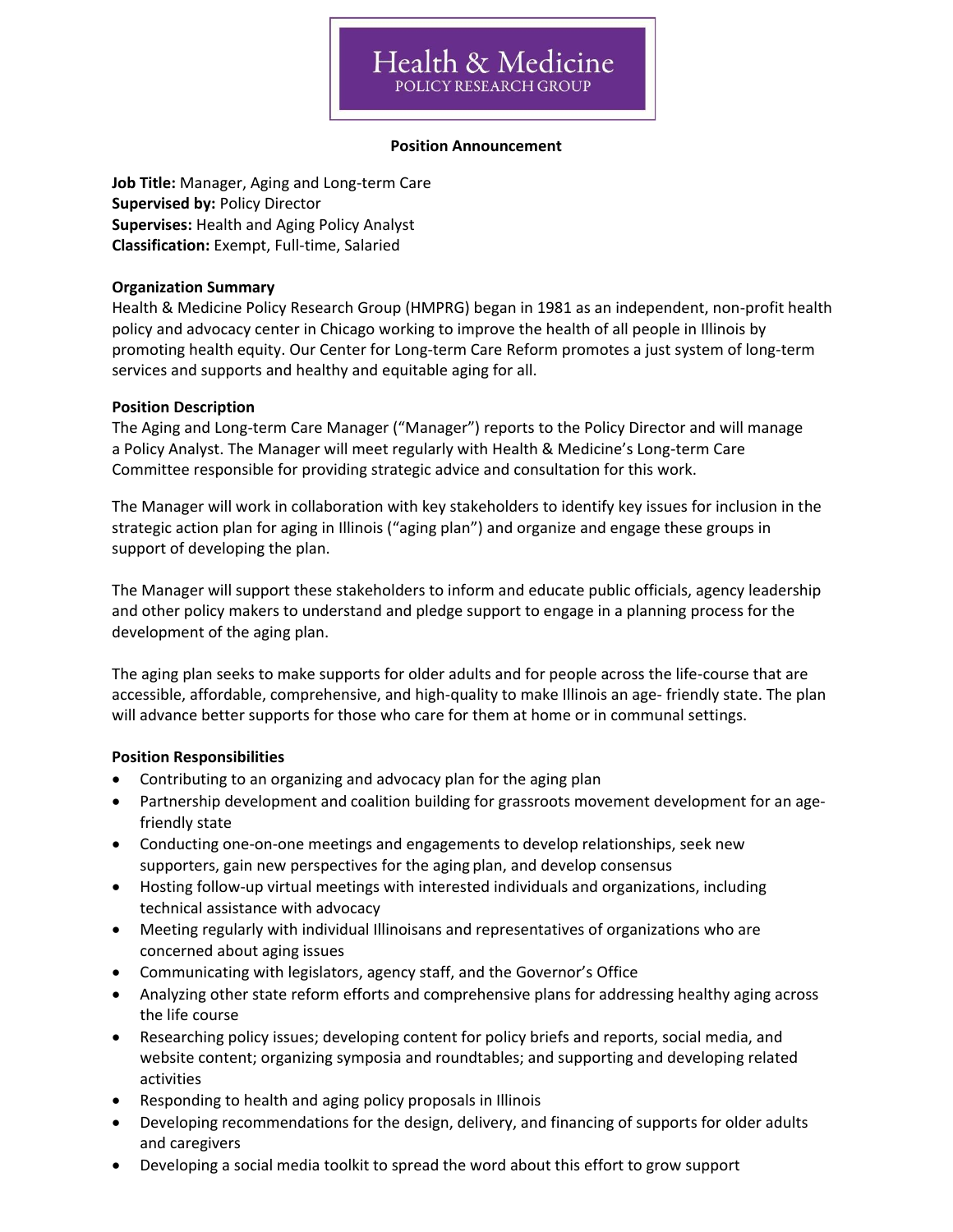- General administrative duties as assigned including editing and contributing to fundraising and grant writing efforts
- Other duties as needed

## **Position Qualifications:**

## **Knowledge and Experience**

- Four to six years of experience in community, labor, or issue-based organizing
- Strong competency with organizing principles, planning, concepts, and skills (e.g., building trust, conducting poweranalysis, coalition building, motivating collective action, and targeting appropriate strategies and tactics)
- Familiarity with aging-related issues, public health, and social determinants of health
- Knowledge of local, state, and federal public policies and programs related to aging, healthcare, public health, and social services for underserved populations
- Focus on equitable and inclusive processes that actively include people who have been excluded from policy discussions, experience oppression, and are underserved by public systems
- Experience with mentoring and community work and outreach
- Commitment to Health & Medicine's mission, vision, and values

## **Skills**

- Excellent written and oral communication skills
- Ability to articulate and attend to big picture issues while managing detailed daily concerns
- Self-starting and self-directed work habits
- Strong interpersonal skills and ability to cultivate and sustain relationships with diverse coalitions
- Advanced proficiency in the use of Microsoft Office
- Strong research and editing skills
- Ability to work on several projects simultaneously in fast-paced, deadline-oriented environment and collaborate and communicate with a team
- Ability to attend meetings and focus groups across Illinois as the state travel and social distancing restrictions are lifted

### **Other preferred qualifications**

- Master's Degree preferred in public health, public policy, social work, social policy, disability studies, or related field
- Experience with developing or contributing to health or government agency planning efforts
- Experience in a position that required writing on complex policy issues
- Experience in a position that required support and coordination of a coalition or collaborative

### **Work Environment**

- Work is normally performed in a typical office work environment
- Sitting for extended periods is required
- Local travel to off-site locations throughout Chicago, suburbs and across Illinois occasionally required
- Workday is generally 9am 5pm, although evening and weekend meetings will be necessary

# **Note on Modified Work Environment During COVID-19 Pandemic**

To protect the health of staff and to align with public health guidance, Health & Medicine staff have been working remotely since March 2020. Employees are required to have access to a working internet connection and phoneline that enable them to conduct their work remotely. Beginning May 1, 2022, Health & Medicine will shift to a hybrid work environment. Health & Medicine's modified work environment in response to COVID-19 is considered to be temporary and subject to change.